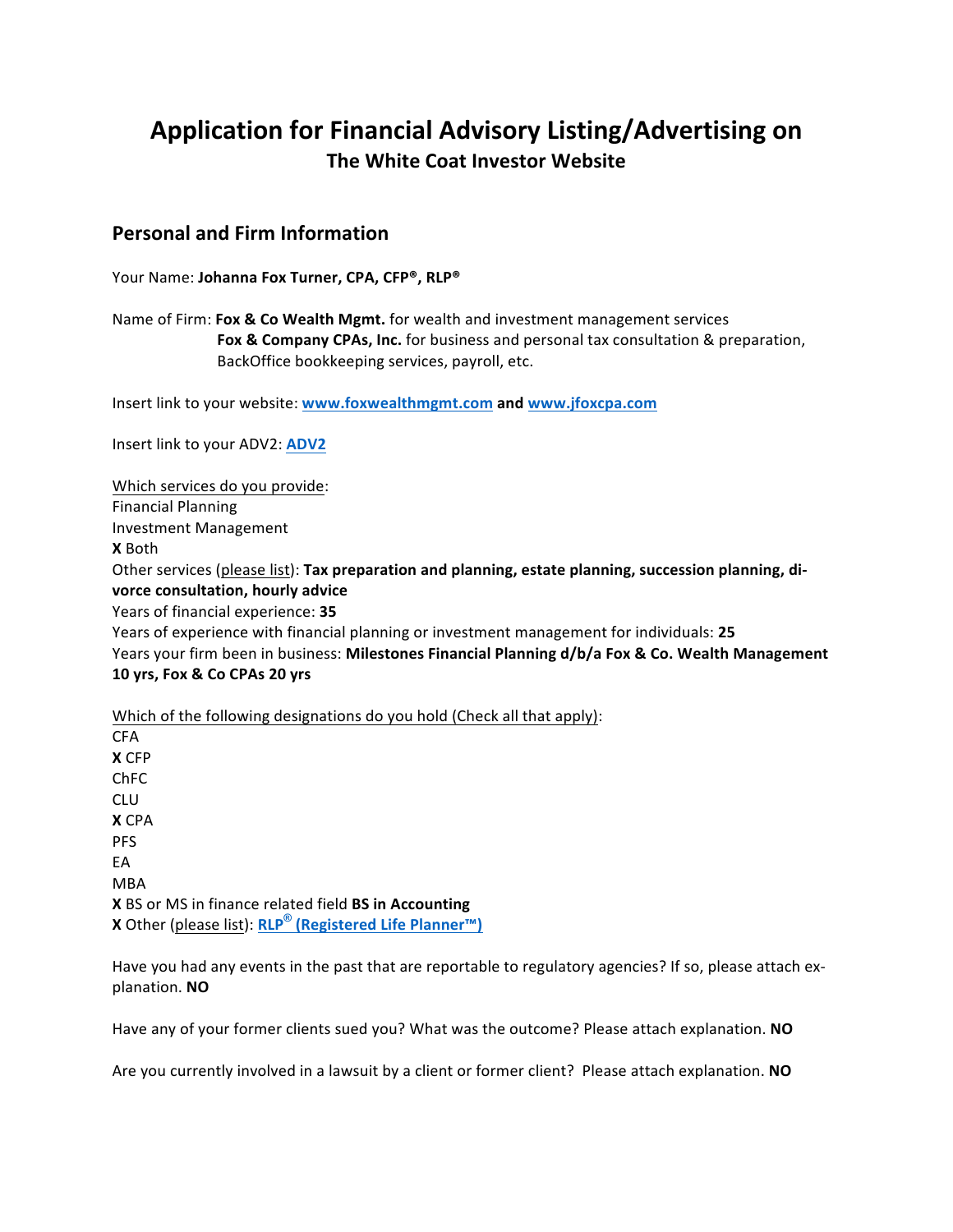#### **Fee Structure**

How do you get paid (check all that apply): Commissions on investment products **NO** Commissions on insurance products **NO** 

**X** Flat fee for comprehensive financial planning You can find our fees and planning agenda at Our Pro**cess in the For Doctors Only area of our website** 

How much do you charge? Please list your fee structure. If there is a range of possible fees readers can expect to pay, what is the range and what determines where in the range they would fall. If you use AUM fees, be sure to list what a reader would pay with \$100K, \$500K, \$1M, and \$2M in assets. **See above link**

What is the minimum amount of assets required for you to take a client? **Zero as we don't charge AUM.** 

If you receive payment for insurance product commissions, what percentage of your business revenue do they make up? **N/A**

Do you consider yourself a fiduciary? YES (member of NAPFA)

Do you routinely sign a fiduciary agreement with clients? YES, incorporated into our Client Agreement.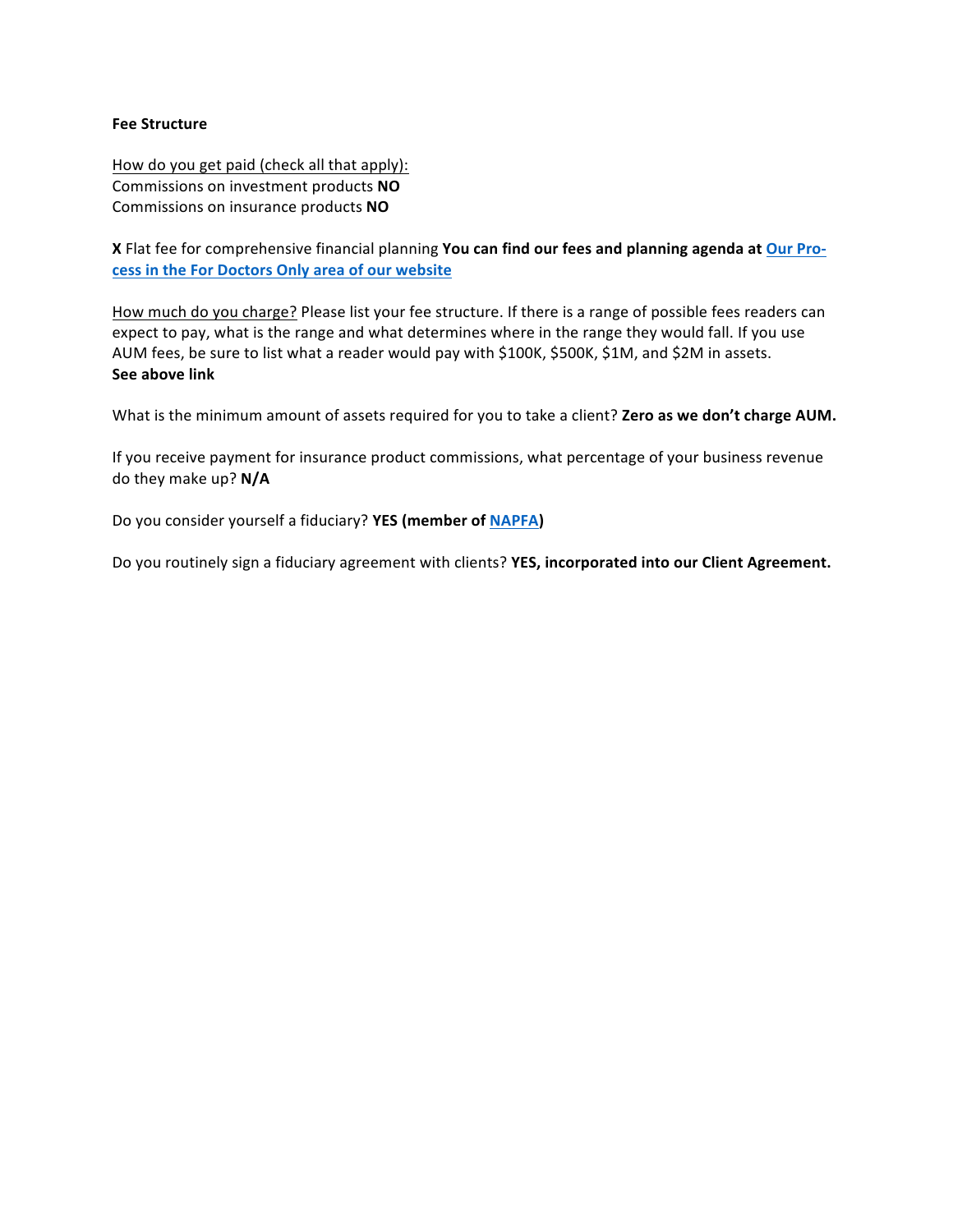# **Investment Philosophy (***See last page***)**

Do you use tactical asset allocation? If so, please explain your process. **NO. We invest only for the long term in an appropriately-diversified equity index mutual fund/ETF portfolio, rebalanced annually.** 

Do you believe you can time the market sufficiently well to beat a comparable low-cost index fund after fees? **NO**

Do you pick individual stocks for clients? **NO, we do not invest in individual stocks.** 

Do you believe most physicians should own a cash value life insurance policy of any type? If so, what type and why? Rarely. We recommend 20 or 30-year term which should be replaced by the end of the term with net worth accumulated according to the financial plan. As clients age, our goal is to eliminate the need for life insurance except in cases where life insurance is needed for other goals (business-specific needs, estate planning, charitable planning). We assist the client with his/her decision with side-by-side comparisons of funding needed to meet stated goals.

Do you believe you can select mutual fund managers who can beat an index fund in the same asset class over the long term going forward? NO. Our investment goal is to steadily capture long-term global growth. Some years, clients will be below average, some years above, but that is inconsequential in the context of a long term plan.

What percentage of a typical client portfolio would you place into actively managed mutual funds or ETFs? **0%**

What role do fees play in your selection of individual investments? We use low-cost index funds and **ETFs.** Fees are minimal. Everything being equal, we will select the fund with the lower fees.

What fund companies do you routinely use? (Check all that apply) **X** Vanguard Bridgeway **X** iShares Other (Please list): Fidelity.

Do you routinely engage in tax-loss harvesting for clients in their taxable accounts? If it will benefit a specific client according to his/her other tax attributes, needs, and goals. We consider taxes secondary to the long-term growth necessary to reach the goals in the client's individual financial plan.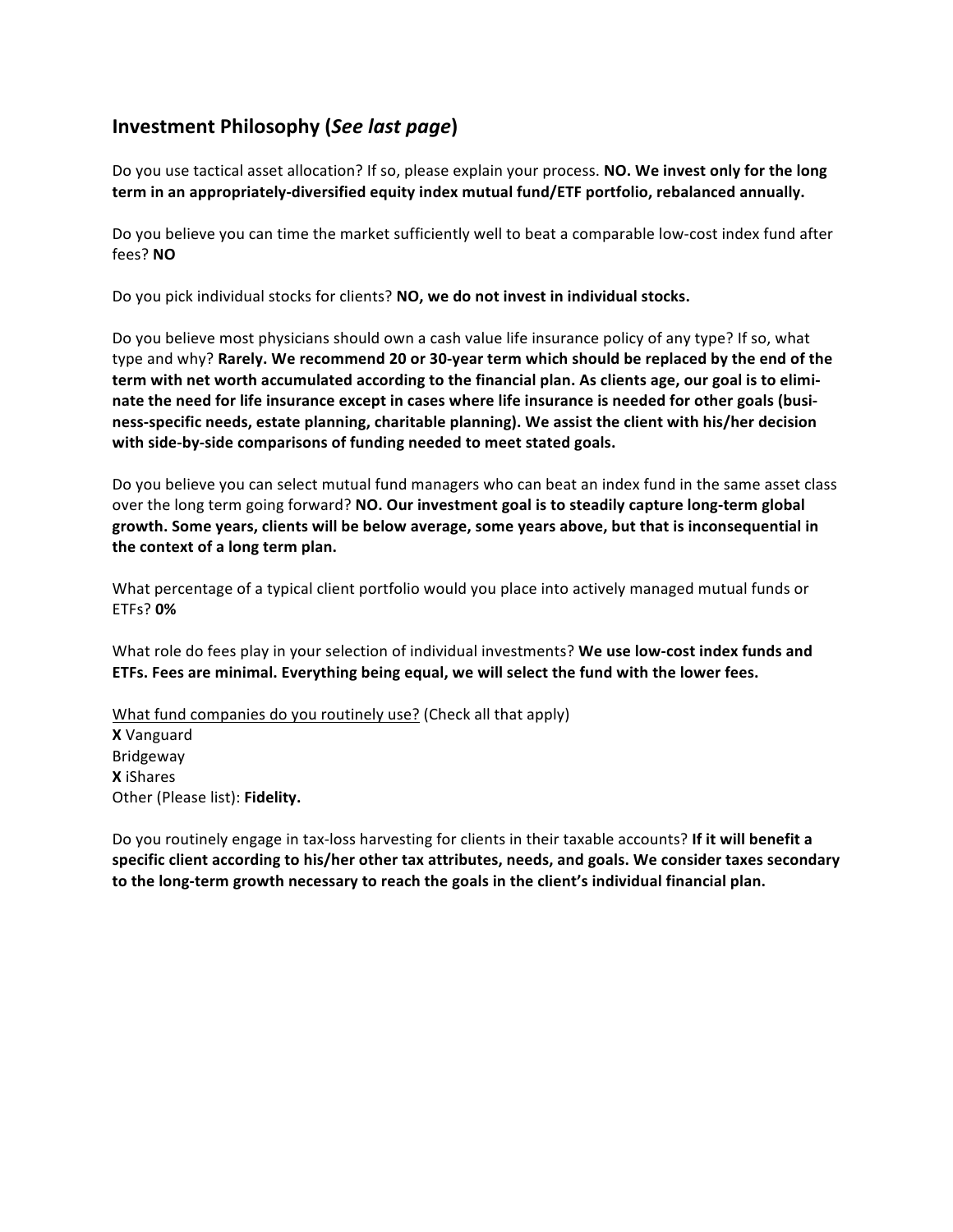## **Physician Specific Issues**

How many physicians and/or dentists are you currently advising? (i.e. managed assets of or met with in the last year): 80 - 90 (CPA and financial planning firms). While our professional base extends be**yond physicians/dentists to other HNW business owners, we have shifted our core concentra**tion to medical professionals. See Why Doctors?

What do you feel is your biggest value-add for a doctor? **35 years as a CPA giving tax and es**tate/succession planning advice to HNW business owners combined with investment management that is financial planning-centric. Value-added advice combined with client education, appreciation, **and quick response are other core qualities of our business.**

Do you consider yourself qualified to give high-quality advice on all of the following student loan related issues: IBR, PAYE, REPAYE, PSLF, deferment, forbearance, and student loan refinancing? Why or why not? Is this advice included in your regular fees listed above? We have just hired a CFP/CPA who is making this an area of specialization. If we believe a situation is beyond our level of knowledge, we will refer the client to a student loan expert who has offered a 40% discount to our clients.

How many clients have you assisted with a Backdoor Roth IRA in the last year? **50** 

Which of the following accounts do you consider yourself an expert on? (check all that apply) I'm not sure how you define expert. Would I be able to pass a test on the IRS regs on any of the below? Possibly on a couple, probably not on most. Do we advise clients and assist with the below? Yes, but we never make a recommendation without a discussion and an understanding of the client's short- and long-term goals, needs and any other issues in order to compare best options. **X** 401(k) **X** 403(b) **X** 457(b) **X** Individual 401(k) **X** SEP-IRA **X** SIMPLE IRA **X** Traditional IRA **X** Roth IRA **X** HSA Profit-sharing Plan **Advise in conjunction with the TPA** Defined Benefit/Cash Balance Plan **Advise in conjunction with the TPA** Others (Please list): The use of after-tax accounts as a supplement to tax-deferred and tax-free ac**counts; cross-tested 401k plans.** 

What steps do you proactively take in a market downturn to improve investor behavior? We don't wait for market downturns. We stress in every meeting that bear markets have occurred on average every 5.5 years since the end of WWII and that markets experience an average intra-year drop of 14.1%. We reach out by email and phone when markets correct or are particularly volatile. In every meeting, we review and adjust the plan and emphasize the need for proactive contact when life changes occur. We discuss our investment philosophy and encourage every client to read the most recent edition of Sim**ple Wealth, Inevitable Wealth by Nick Murray, provided free of charge by our office. All clients receive**